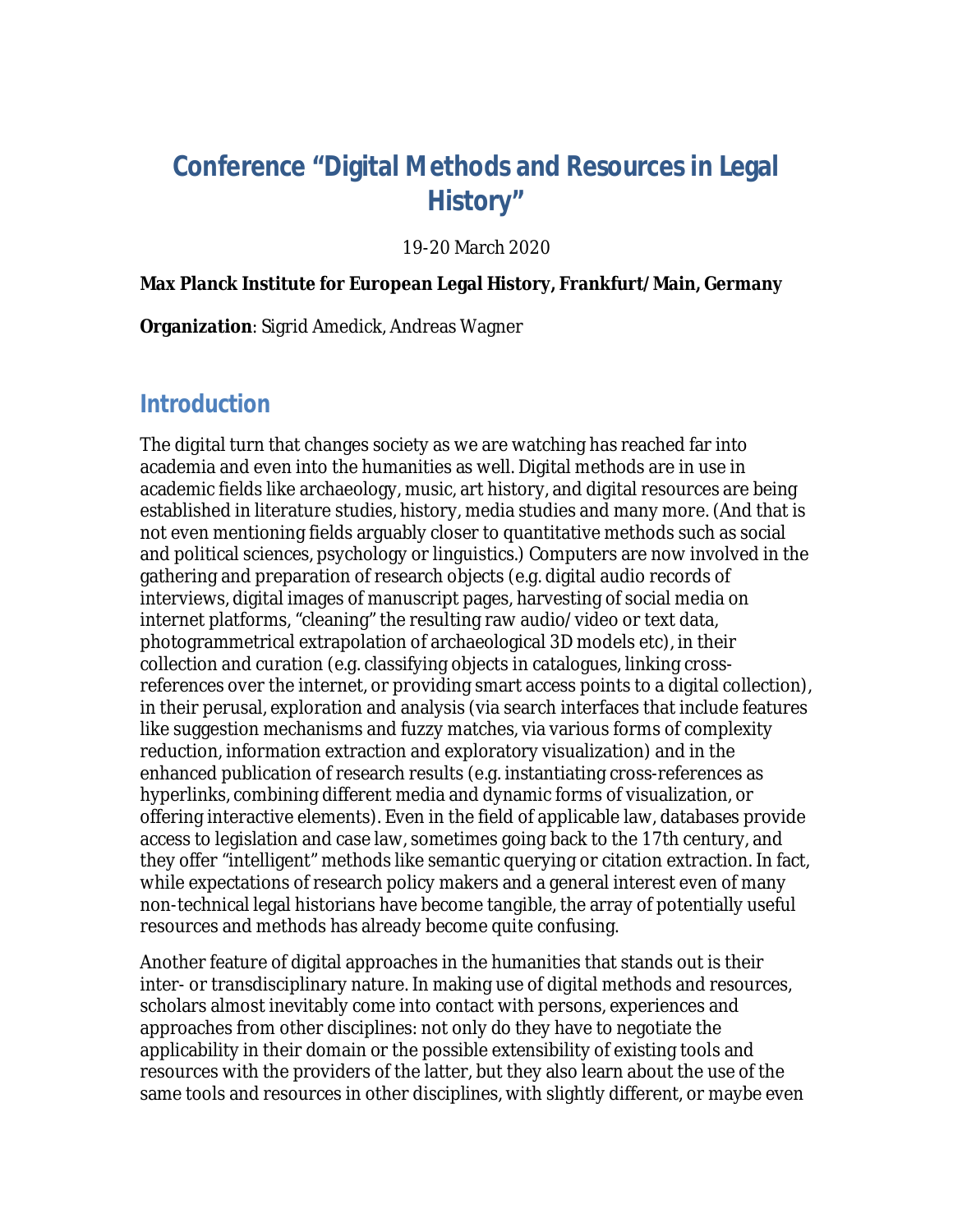quite similar questions and perspectives. On the other hand, as those who are already using digital tools in the various disciplines can confirm, they can hardly ever be applied to a new field without difficulties, and frequently, what at first might seem to be a small but necessary modification is in fact a substantial challenge on the conceptual level, so that the seemingly effortless transdisciplinary use of those methods and tools is actually backed by continuing processes of critique, revision and redesign. The experience in other disciplines suggests that a more intense discussion of digital methods and resources in legal history is likely to reveal new challenges for toolmakers, too, and that it can be expected to promote the development of new tools that answer specific needs of legal history more directly.

While by now, more than just a few projects making use of such techniques have made their contributions to legal history, the uptake of those techniques in legal history as a field is still rather hesitant. To some extent this is probably due to the limited visibility of these methods (which is often related to disciplinary boundaries) and to the limited know[ledge of how they ma](http://rg.rg.mpg.de/de/Rg24#accessibletabscontent0-2)y respond to genuinely legal-historical questions. In 2016, a forum of the journal *Rechtsgeschichte* has discussed the character of such projects' results (in some cases [by tentatively](https://www.cambridge.org/core/journals/law-and-history-review/issue/2CA28F4B8C1CE148C5E5FB935518AD6C) [translating results from](https://www.cambridge.org/core/journals/law-and-history-review/issue/2CA28F4B8C1CE148C5E5FB935518AD6C) other disciplines to legal history), and a special issue of the *Law and History Review* has presented a number of pioneering projects (with a – maybe unintended – exclusively Anglo-american focus), but by now a more encompassing, more concrete, and more differentiated picture can be drawn. Thus, we think it is a good moment to assemble legal historians and discuss what role digital methods play in their respective projects and what some of the aspects of a *digital legal history*, taken more generally, could be.

To that end, the *Max Planck Institute for European Legal History* holds a conference on "Digital Methods and Resources in Legal History" in March 2020, bringing together scholars with experiences and interest in digital methods who contribute to the composition of such a picture. Besides the presentation and critical discussion of methods, resources and project results, the conference also seeks to provide an opportunity for legal history scholars who are interested in digital approaches to get to know each other and begin building a community of sorts. In this vein, we will devote some sections of the conference to the discussion of common needs, of communication and collaboration strategies, and of perspectives relating the digital turn to the development of the discipline.

## **Call for Papers/Posters**

With this conference, we want to provide an opportunity to present collections, databases, gazetteers and similar resources of relevance to legal history, but also to have demonstrations of how these or other resources, and how digital methods in general have been put to use in concrete project contexts. Note that we explicitly invite reports about research questions, projects or approaches that have *failed* to find or create digital means to work with in a satisfactory manner, too. Some of the questions that could be discussed are the following: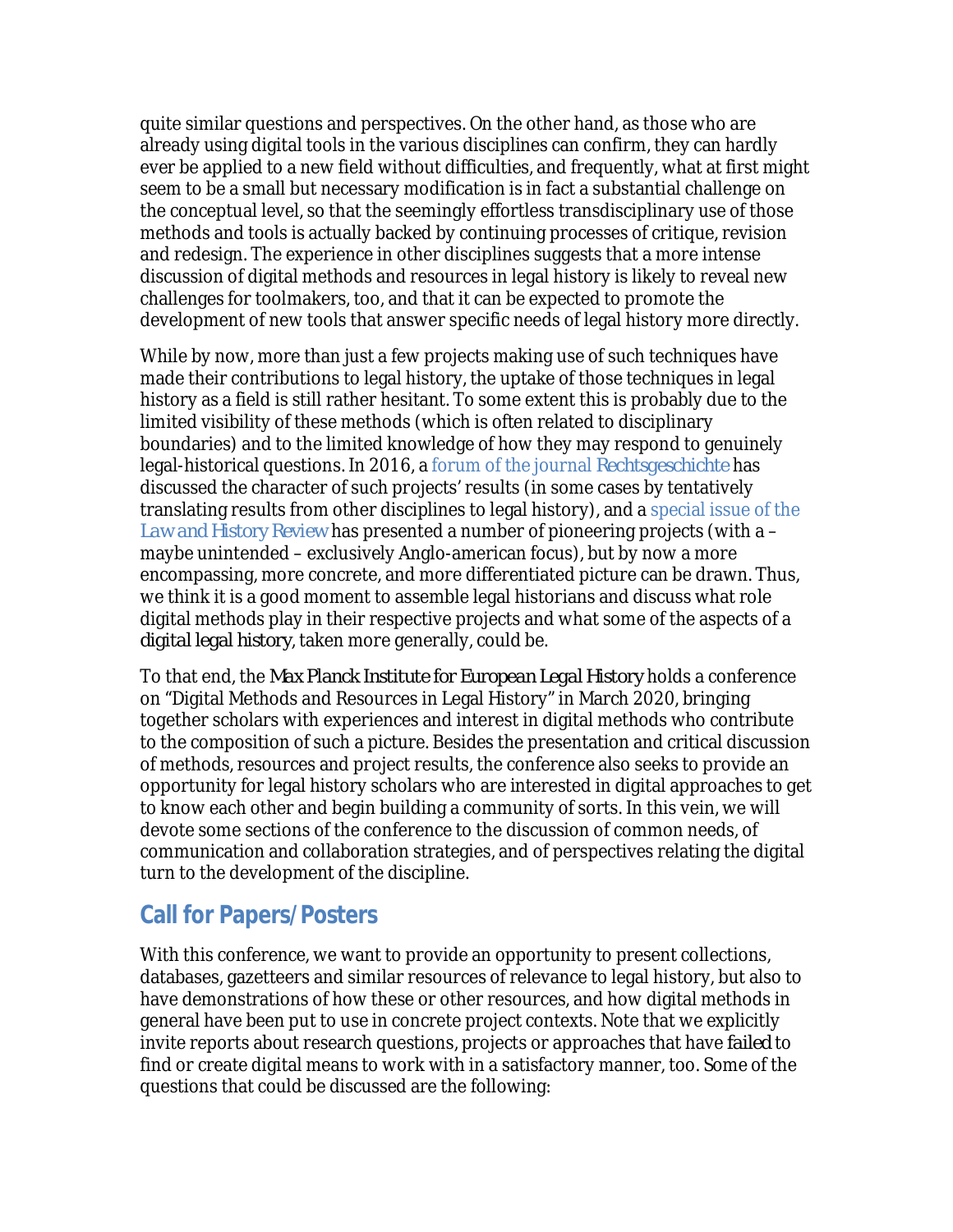- · what insights in legal history have been made possible by the use of digital methods and resources?
- · how do you integrate digital methods with hermeneutical and narrative aspects of your work?
- how are popular digital methods of analysis applied in legal history?
- · what aspects of texts and objects are particularly relevant for legal history and how can they be modelled and processed in digital approaches?
- · how do data-driven methods differ from other approaches in legal history?
- · which limitations did you encounter when trying to use digital tools or methods?
- · which digital resources are presently available, waiting to be exploited by legal history?
- which resources are lacking?

The conference combines invited talks with an open Call for Papers/Posters, so when submitting, please indicate whether you intend your submission as a talk or a poster proposal.

Paper submissions should have a length of up to 1.200 words, excluding references. Please also add a short abstract (150-300 words) for publication with the preliminary program.

Poster submissions should have a length of up to 500 words, excluding references. There will be an opportunity invite the audience to your poster during a poster slam. Please also add a short abstract for publication with the preliminary program.

Please note that submissions will not be anonymized in the review process.

The primary language of the conference will be English, but if you want to hold your presentation in another language, please get in touch with us so we can discuss the options.

#### **Important dates**

- · Please submit your proposal by: 2019-09-15
- · Notifications of acceptance will be sent by: 2019-10-30
- · Conference dates: 19-20 March 2020

## **Contact, fees and administrative issues**

Submissions should be sent by e-mail to [dlh@rg.mpg.de](mailto:dlh@rg.mpg.de).

There is no conference fee. For paper presenters, we will provide accommodation and reimburse travel costs according to the institute's general guidelines. (If you are presenting and want to organize your accommodation yourself, please get in touch so we can clarify conditions of reimbursement.) For poster presenters, we can